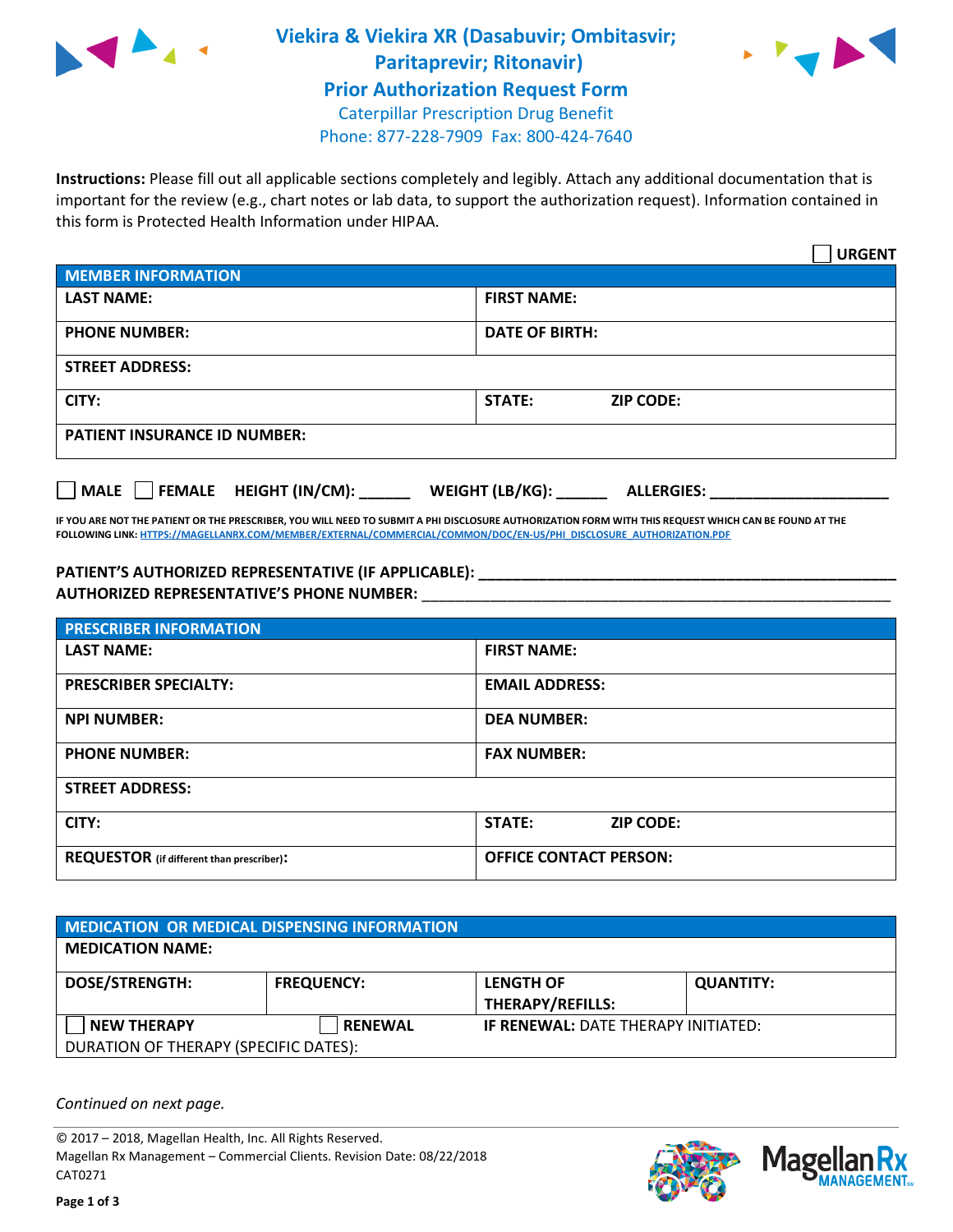

**Viekira & Viekira XR (Dasabuvir; Ombitasvir; Paritaprevir; Ritonavir) Prior Authorization Request Form** Caterpillar Prescription Drug Benefit Phone: 877-228-7909 Fax: 800-424-7640



**Page 2 of 3**



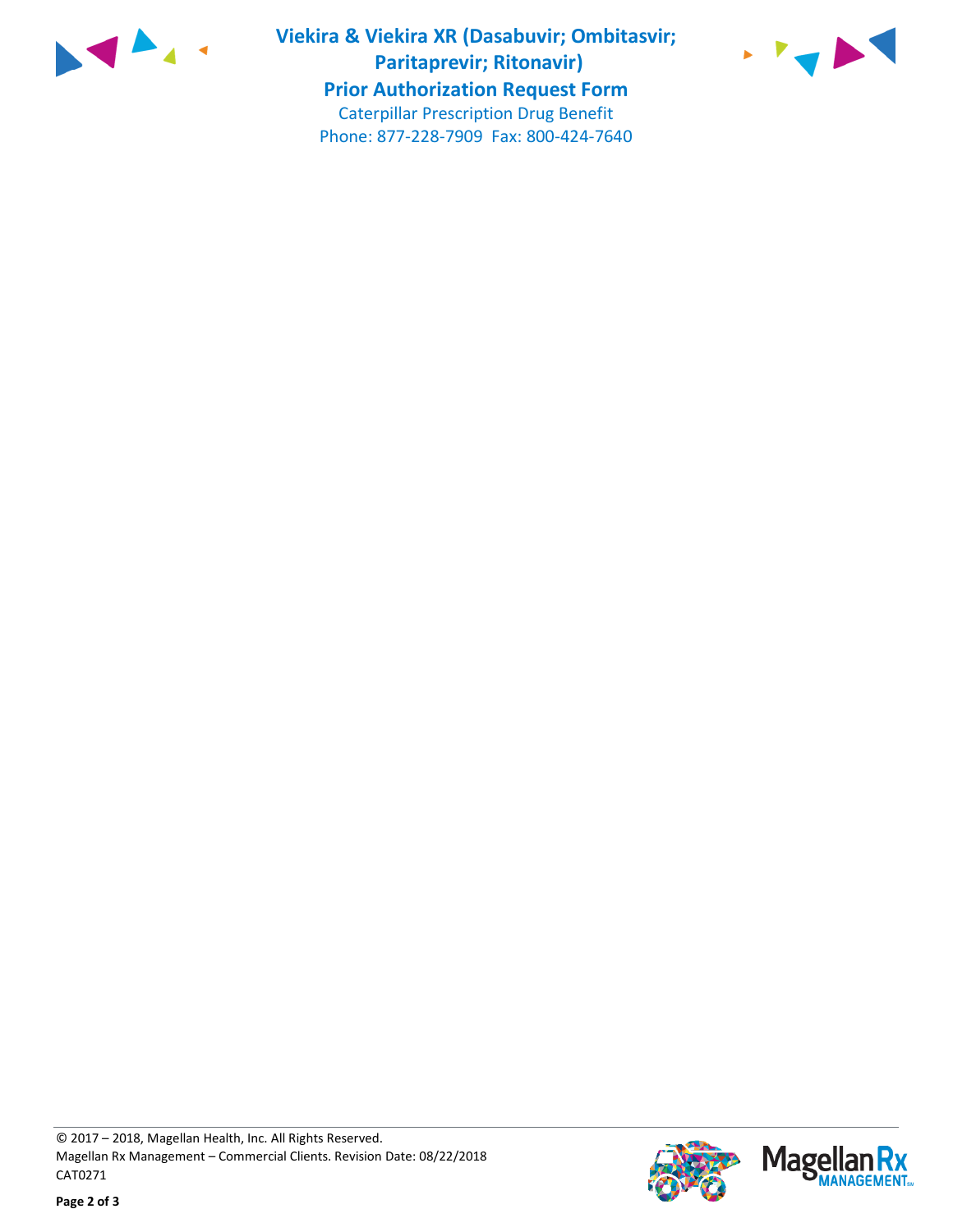

**Viekira & Viekira XR (Dasabuvir; Ombitasvir; Paritaprevir; Ritonavir) Prior Authorization Request Form**



Caterpillar Prescription Drug Benefit Phone: 877-228-7909 Fax: 800-424-7640

| MEMBER'S LAST NAME: __________________________________                                                                                                      | <b>MEMBER'S FIRST NAME:</b>                                                                                               |                                                                                                                  |  |  |
|-------------------------------------------------------------------------------------------------------------------------------------------------------------|---------------------------------------------------------------------------------------------------------------------------|------------------------------------------------------------------------------------------------------------------|--|--|
|                                                                                                                                                             | 1. HAS THE PATIENT TRIED ANY OTHER MEDICATIONS FOR THIS CONDITION? $  $ YES (if yes, complete below) $  $                 | <b>NO</b>                                                                                                        |  |  |
| <b>MEDICATION/THERAPY (SPECIFY</b><br>DRUG NAME AND DOSAGE):                                                                                                | <b>DURATION OF THERAPY (SPECIFY</b><br>DATES):                                                                            | <b>RESPONSE/REASON FOR</b><br><b>FAILURE/ALLERGY:</b>                                                            |  |  |
| <b>2. LIST DIAGNOSES:</b>                                                                                                                                   |                                                                                                                           | <b>ICD-10:</b>                                                                                                   |  |  |
| $\Box$ Chronic hepatitis C virus (HCV)                                                                                                                      |                                                                                                                           |                                                                                                                  |  |  |
| □ Other diagnosis: _____________________ICD-10_________________________________                                                                             |                                                                                                                           |                                                                                                                  |  |  |
| PRIOR AUTHORIZATION.                                                                                                                                        | 3. REQUIRED CLINICAL INFORMATION: PLEASE PROVIDE ALL RELEVANT CLINICAL INFORMATION TO SUPPORT A                           |                                                                                                                  |  |  |
| <b>Clinical Information:</b>                                                                                                                                |                                                                                                                           |                                                                                                                  |  |  |
| Is this a request for re-treatment with the medication?* $\Box$ Yes $\Box$ No                                                                               | *Please submit patient chart notes with clinical rationale explaining why re-treatment is necessary.                      |                                                                                                                  |  |  |
| Select the patient's chronic hepatitis C virus (HCV) genotype:<br>□ Genotype 1a<br>□ Genotype 1b<br>□ Other: _______<br>*Must submit supporting lab reports |                                                                                                                           |                                                                                                                  |  |  |
|                                                                                                                                                             | Is the prescriber a hepatologist, gastroenterologist or an infectious disease specialist? $\Box$ Yes $\Box$ No            |                                                                                                                  |  |  |
| Yes $\Box$ No                                                                                                                                               | Has the patient been on a previous course of sofosbuvir (Sovaldi), boceprevir (Victrelis) or telaprevir (Incivek)? $\Box$ |                                                                                                                  |  |  |
| Is the patient a liver transplant recipient? $\square$ Yes $\square$ No                                                                                     |                                                                                                                           |                                                                                                                  |  |  |
| Does the patient have cirrhosis? $\Box$ Yes $\Box$ No                                                                                                       |                                                                                                                           |                                                                                                                  |  |  |
| *Please submit documentation.                                                                                                                               | Has the patient had an intolerance to Harvoni (ledipasvir and sofosbuvir)?* $\square$ Yes $\square$ No                    |                                                                                                                  |  |  |
| Does the patient have a contraindication to Harvoni (ledipasvir and sofosbuvir)?* $\Box$ Yes $\Box$ No<br>*Please submit documentation.                     |                                                                                                                           |                                                                                                                  |  |  |
| For Viekira XR requests only: Will Viekira XR be used in combination with ribavirin? $\Box$ Yes $\Box$ No                                                   |                                                                                                                           |                                                                                                                  |  |  |
| physician feels is important to this review?                                                                                                                |                                                                                                                           | Are there any other comments, diagnoses, symptoms, medications tried or failed, and/or any other information the |  |  |